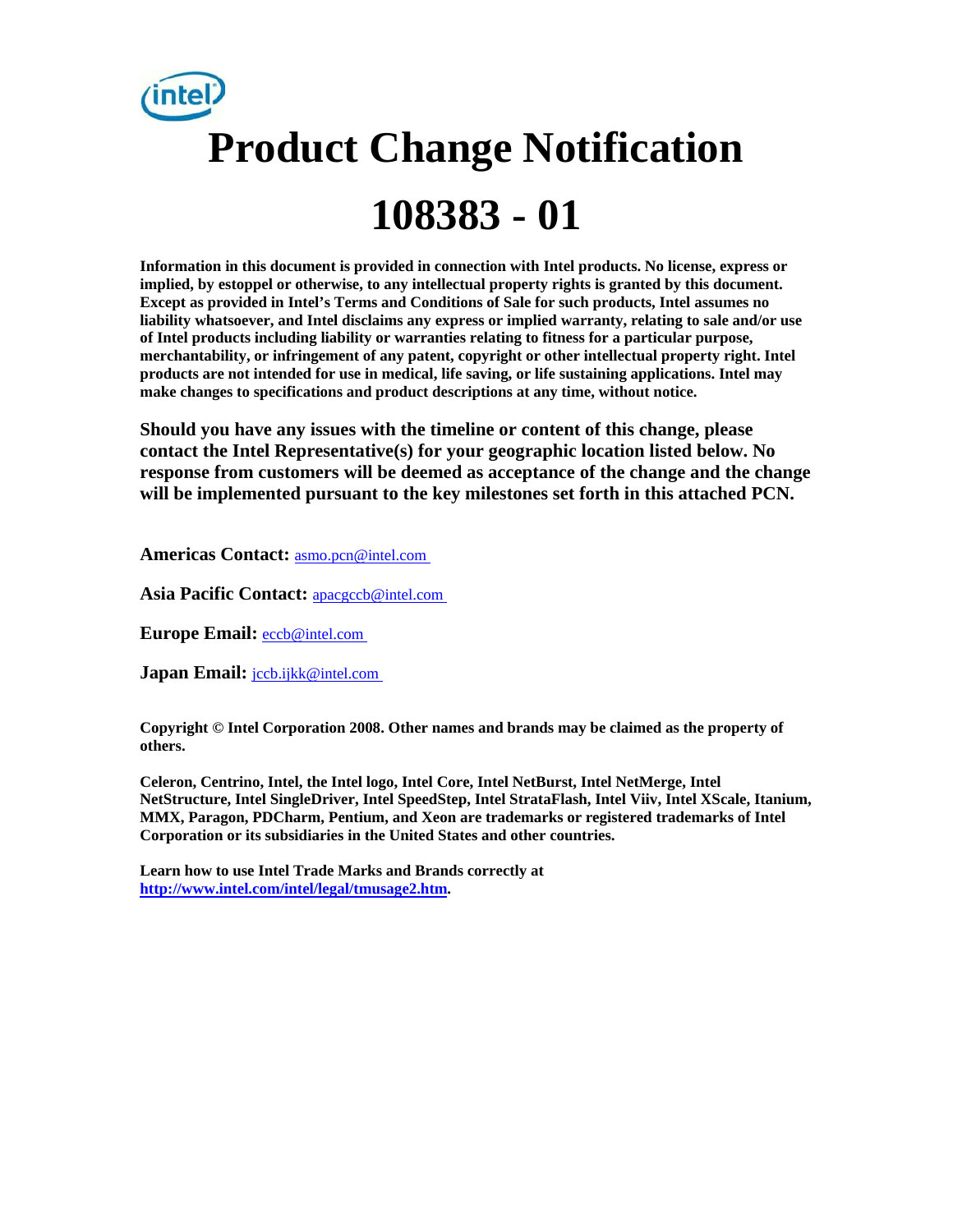# (intel) **Product Change Notification**

| <b>Change Notification #:</b> | 108383 - 01                                                                                                              |  |
|-------------------------------|--------------------------------------------------------------------------------------------------------------------------|--|
| <b>Change Title:</b>          | SC5299-E, SC5295-E, PCN 108383-01,<br>Product Design, Class 2, Two 6-32 tapped<br>extrude holes being added for the next |  |
|                               | generation motherboard mounting, Reason<br>for Revision: SC5295-E Products Being<br><b>Added To The List</b>             |  |
| <b>Date of Publication:</b>   | <b>April 14, 2008</b>                                                                                                    |  |

**Key Characteristics of the Change:**

Product Design

#### **Forecasted Key Milestones:**

| Date Customer Must be Ready to Receive Post-Conversion Material: | May 02, 2008 |  |
|------------------------------------------------------------------|--------------|--|
|------------------------------------------------------------------|--------------|--|

#### **Description of Change to the Customer:**

#### **Reason for Revision: SC5295-E Products Being Added To The List**

Two 6-32 tapped mounting holes being added to the current chassis to support the next generation motherboard.

#### **Customer Impact of Change and Recommended Action:**

No customer impact is being projected by Intel and no action is currently required.

#### **Products Affected / Intel Ordering Codes:**

| <b>Pre Change</b>   | <b>Pre Change</b> | <b>Pre Change</b>       | <b>Post Change</b> | <b>Post Change</b>      |
|---------------------|-------------------|-------------------------|--------------------|-------------------------|
| <b>Product Code</b> | MM#               | TА                      | MM#                | TA                      |
| SC5299BRP           | 877864            | D <sub>46870-008</sub>  | 877864             | D <sub>46870-009</sub>  |
| <b>SC5299WS</b>     | 877873            | D <sub>46865</sub> -005 | 877873             | D <sub>46865</sub> -006 |
| <b>SC5299UP</b>     | 892757            | D98044-001              | 892757             | D98044-002              |
| <b>SC5299DP</b>     | 877875            | D46866-008              | 877875             | D46866-009              |
| SC5299BRPNA         | 881190            | D <sub>46870-008</sub>  | 881190             | D <sub>46870-009</sub>  |
| SC5299DPNA          | 880985            | D <sub>46866</sub> -008 | 880985             | D46866-009              |
| SC5299UPNA          | 893064            | D98044-001              | 893064             | D98044-002              |
| SC5299WSNA          | 880891            | D46865-005              | 880891             | D <sub>46865</sub> -006 |
| <b>SC5295DP</b>     | 880070            | D <sub>46362</sub> -005 | 880070             | D <sub>46362</sub> -006 |
| <b>SC5295UP</b>     | 880697            | D48082-005              | 880697             | D48082-006              |
| SC5295BRP           | 880701            | D48084-006              | 880701             | D48084-007              |
| SC5295UPNA          | 880698            | D48082-005              | 880698             | D48082-006              |